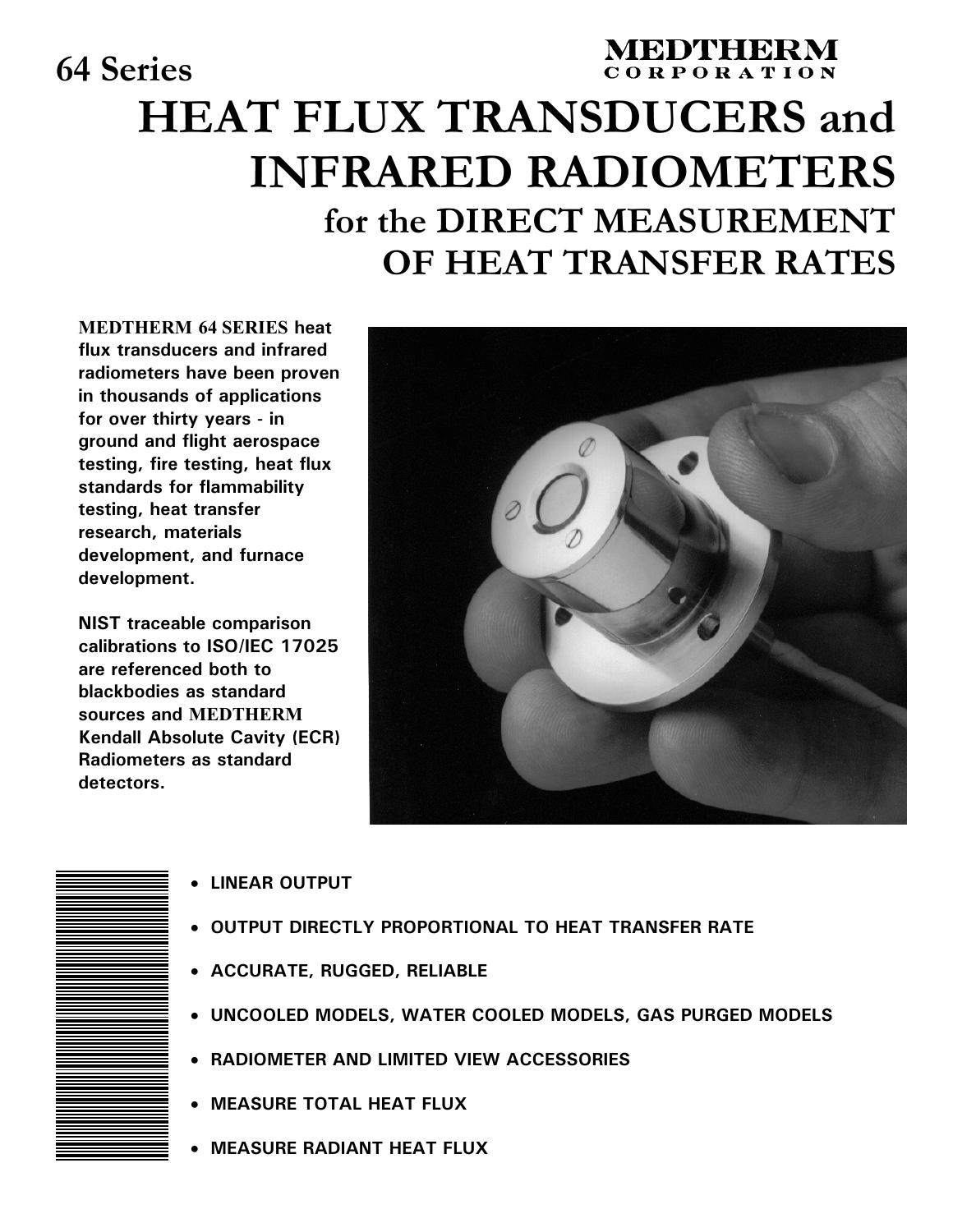# **64 SERIES HEAT FLUX TRANSDUCERS**

## **DESCRIPTION**

MEDTHERM 64 Series Heat Flux Transducers offer dependable direct measurement of heat transfer rates in a variety of applications due to careful design, rugged quality construction and versatile mounting configurations. Each transducer will provide a self-generated 10-millivolts (nominal) output at the design heat flux level. Continuous readings from zero to 150% design heat flux are made with infinite resolution. The linear transducer output is directly proportional to the net heat transfer rate absorbed by the sensor.

64 Series transducers have for almost forty years met thousands of application challenges in ground and flight aerospace testing, fire testing, flammability heat flux standards, heat transfer research, materials development, and furnace development.

### **CALIBRATION**

Each transducer is provided with a certified comparison calibration per written procedures to ANSI/NCSL Z540-1, ISO 10012-1, and ISO/IEC 17025. Calibrations are traceable through temperature standards and electrical standards to the National Institute of Standards and Technology (NIST). Calibrations are radiant calibrations, referenced both to blackbody simulators as source standards and to a set of MEDTHERM Kendall Absolute Cavity (ECR) Radiometers as detector standards. Special calibrations are also available.

#### **FEATURES**

- \* LINEAR OUTPUT
- \* OUTPUT PROPORTIONAL TO HEAT TRANSFER RATE
- \* ACCURATE, RUGGED, RELIABLE
- \* CONVENIENT MOUNTING
- \* UNCOOLED, WATER COOLED, GAS PURGED MODELS
- \* RADIOMETER AND LIMITED VIEW ACCESSORIES
- \* MEASURE TOTAL HEAT FLUX
- \* MEASURE RADIANT HEAT FLUX

#### **CONSTRUCTION**

ACCURACY, RUGGEDNESS AND RELIABILITY are provided by the thoroughly proven Gardon and Schmidt-Boelter sensors.

LONG TRANSDUCER LIFE AND SIGNAL STABILITY are enhanced by the massive body of OFHC copper.

PROTECTION AGAINST ROUGH HANDLING in mounting is provided by a stainless steel flange when specified.

SIGNAL INTEGRITY is protected by the use of welded connections, stranded lead wire with braided copper shielding and Teflon insulation firmly secured in the transducer body with strain relief to ensure resistance to rough handling and stray signals.

#### **ACCESSORIES**

REMOVABLE WINDOW ATTACHMENTS, with the standard sapphire or optional window materials, are available to limit the basic transducer to measurement of radiation heat flux only.

VIEW RESTRICTOR ATTACHMENTS are available to limit the angle of view for the basic transducer to 150°, 120°, 90°, 60°, 30°, 15°, or 7° for narrow view angle measurements.

DIRECT READING HEAT FLUX INDICATORS Models H-201, H-203, and H-204 are available for direct digital readout in any heat flux units from any linear heat flux transducer input. An amplified analog output is provided on some. Ask for Bulletin.

BODY TEMPERATURE THERMOCOUPLE measurement can be provided by an optional copper/constantan 24 AWG solid conductor thermocouple, with TIG welded junction and Teflon insulated duplex wire.



#### **OPERATING PRINCIPLES**

The 64 Series transducers are of two basic sensor types, the Gardon type sensor, standard in the ranges from 5 to 4000 Btu/(ft<sup>2</sup>⋅s), and the MEDTHERM Schmidt-Boelter thermopile type sensor, standard in the 0.2 to 4 Btu/(ft<sup>2</sup>⋅s) ranges. In both type sensors heat flux is absorbed at the sensor surface and is transferred to an integral heat sink that remains at a different temperature than the sensor surface. The difference in temperature between two selected points along the path of the heat flow from the sensor to the sink is a function of the heat being transferred, and a function of the net absorbed heat flux. At two such points, MEDTHERM transducers have thermocouples or thermopiles to form a differential thermoelectric circuit, thus providing a self-generated emf at the output leads that is directly proportional to the heat transfer rate. No power supply or thermoelectric reference junction is needed.

Gardon gages absorb heat in a thin metallic circular foil and transfer the heat radially (parallel to the absorbing surface) to the heat sink welded around the periphery of the foil. The emf output is generated by a single differential thermocouple between the foil center temperature and foil edge temperature.

MEDTHERM Schmidt-Boelter gages absorb the heat at one surface and transfer the heat in a direction normal to the absorbing surface. The emf output is generated by a multijunction thermopile responding to the difference in temperature between the surface and a plane beneath the surface. The Schmidt-Boelter thermopile sensor is always used below 5 Btu/(ft<sup>2</sup>⋅s). It can be optionally specified up to 100 Btu/(ft<sup>2</sup>⋅s).

OPTIONAL FEATURES include four mounting configurations, window attachments, water cooling provisions, or thermocouples for body temperature measurement. Water-cooling should be specified if the uncooled transducer is expected to reach above 400°F.

The gas purging provision should be included on radiation transducers that are to be used in a sooty environment. The MEDTHERM purge is designed to pass rigid NASA performance tests with fuel-rich oxy-acetylene flames directed towards the window at close range.

#### **STANDARD CONFIGURATIONS**

The basic transducer may be selected with either of four mounting configurations and with or without provisions for water cooling of the transducer body. The listed radiometers are provided with gas purging to keep the radiation-transmitting window clean. When the purge provision is included, the window is installed internally at MEDTHERM and is not an accessory. Basic transducers can be converted to unpurged radiometers by addition of a window attachment, but the standard purged radiometers can not be converted to basic transducers. (Inquire about other models with this feature.)

#### **FLANGED RADIOMETER WITH GAS PURGING PROVISIONS**



All listed gas purged models are provided with water cooling provisions. Call MEDTHERM for uncooled purged radiometers.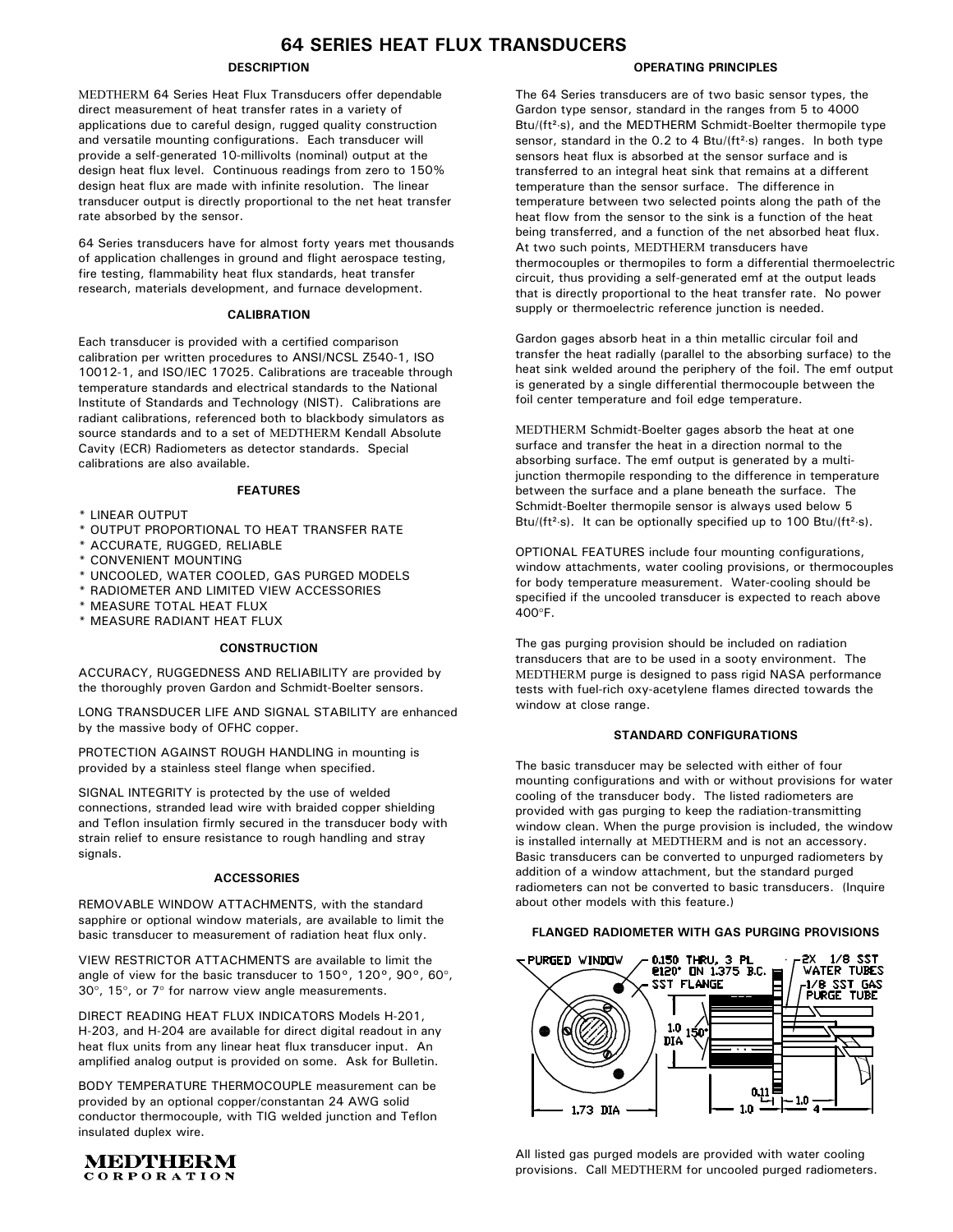**STANDARD MOUNTING CONFIGURATIONS ARE ILLUSTRATED BELOW.** There is the smooth body with flange, the threaded body with flange, the smooth body without flange, and the threaded body without flange. All mounting flanges are 1.73" dia. with 0.150" dia. mounting holes equally spaced on a 1.375" dia. bolt circle. Water-cooling tubes (when specified) and gas purge tubes are 1/8" dia. SST. All tubes are 4" long. (Other tube diameters, lengths, and fittings are available.) All threaded bodies have 1-12UNF-2A threads.



**WINDOW ATTACHMENTS** may be added for elimination of convective heat transfer, thus making the transducer a radiometer or radiation heat flux transducer. Sapphire is the standard window material. A broad selection of other materials is available per the list on page 4. Standard view angles available are: 90°, 120°, and 150°. Window attachments are removable and replaceable by the user. When the window is used the sensitivity of the basic transducer is reduced to a nominal fraction of the original as follows: 90°, 43%; 120°, 64%; and 150°, 79%. Thickness of the attachment varies with view angle and sensor type from1/16" to 3/8".

| 3X CSK MTG HOLE<br>$\sim$ WINDOW | <b>BODY TYPE "D" CALIB?</b> |      |     | MODEL        |
|----------------------------------|-----------------------------|------|-----|--------------|
|                                  | SMOOTH                      | 1 O  |     | $NO$ SW-1-YY |
|                                  | <b>THRFADED</b>             | 0.84 | NO. | SW-2-YY      |
|                                  | SMOOTH                      | 1.0  |     | YFS SW-1C-YY |
|                                  | <b>THREADED</b>             | 0.84 |     | YFS SW-2C-YY |

**VIEW RESTRICTOR ATTACHMENTS** for limiting the area viewed or seen by the sensor are available for making spot radiation or remote temperature measurements. Attachments may be ordered with or without water-cooling and with or without an additional calibration with the attachment in place. Flanged transducers attach to the back. A ¼-20UNC set screw holds unflanged transducers and provides tripod mount access.



# **MEDTHERM** CORPORATION

#### **SPECIFICATIONS**

**STANDARD RANGES AVAILABLE:** Full scale design heat flux level: 4000, 3000, 2500, 2000, 1500, 1000, 500, 250, 200, 100, 50, 30, 25, 20, 15, 10, 5, 2, 1, 0.5, 0.2 Btu/(ft²⋅s). (Custom ranges available.) **OUTPUT SIGNAL:** linear output, 10 millivolts nominal at full range. **MAXIMUM ALLOWABLE OPERATING BODY TEMPERATURE:** 400 °F. **OVERRANGE CAPABILITY:** to150% range for 2-1000 Btu/(ft²⋅s) ranges. **MAXIMUM NON-LINEARITY:** ±2% of full range.

#### **REPEATABILITY:** ±1/2%

**CALIBRATION EXPANDED UNCERTAINTY:** ±3% for ranges to 250 Btu/(ft<sup>2</sup>⋅s), coverage factor  $k=2$ , for approximate 95% confidence level. **CALIBRATION:** Each transducer is provided with a certified radiant heat flux comparison calibration to ANSI/NCSL Z540-1, and ISO/IEC 17025. Calibrations are traceable through temperature standards and electrical standards to the National Institute of Standards and Technology (NIST). Radiant comparisons are made to working standard heat flux transducers of similar type. The working standards are regularly calibrated versus both blackbody simulators as standard sources and versus a set of MEDTHERM Kendall Absolute Cavity (ECR) Radiometers as standard detectors. (The ECR is an electrical substitution calibrated cavity radiometer, an absolute detector in that it requires only NISTtraceable electrical standards of the volt and ohm to determine irradiance.) Special calibrations, including a direct comparison to a MEDTHERM absolute ECR, are available at additional cost.

**SENSOR ABSORPTANCE (Hemispherical):** Gardon gages, .92, nominal, from 0.6 to 15.0  $\mu$ m. Thermopiles, .95, nominal, from 0.6 to 15.0  $\mu$ m. **SPECTRUM TRANSMITTED BY SAPPHIRE WINDOW (When used):** 85% nominal from 0.15 to 5.0 µm. Other window materials are optional.

**LEAD WIRE:** 24 AWG stranded copper twisted pair, Teflon insulation over each, braided copper shield, Teflon jacket overall, 36" standard length with stripped ends. (The optional body thermocouple wire is 24 AWG Teflon/Teflon insulated duplex solid conductor.)

**TIME CONSTANT:** (63.2% response to a step radiant heat Input)

250 to 4000 Btu/(ft<sup>2</sup>⋅s): less than 50 ms.

50 to 200 Btu/(ft<sup>2</sup>⋅s): less than 100 ms.

2 to 30 Btu/(ft<sup>2</sup>·s): less than 250 ms.

**SENSOR TYPE:** (Standard, options available)

5 to 4000 Btu/(ft²⋅s): Gardon Gage (Except S-B for 64P-5 models) 0.2 to 4 Btu/(ft²⋅s): Schmidt-Boelter (Schmidt-Boelter sensors are also available as an option from 5 to 100 Btu/(ft<sup>2</sup>⋅s) ranges.

**NOMINAL IMPEDANCE:** (With standard leadwire)

Less than 10 ohms on Gardon Gages

Less than 250 ohms on Schmidt-Boelter Gages.

**HEAT CAPACITY OF UNCOOLED UNITS:** Energy that can be absorbed by transducer in an adiabatic installation (defined as all surfaces perfectly thermally insulated except for 1-inch diameter sensor face) before exceeding the 400 °F maximum body temperature limitation: Model without water cooling provisions: 6.2 Btu

Models with water cooling provisions but without water: 4.2 Btu **MAXIMUM PURGE GAS PRESSURE:** 150 psi over ambient